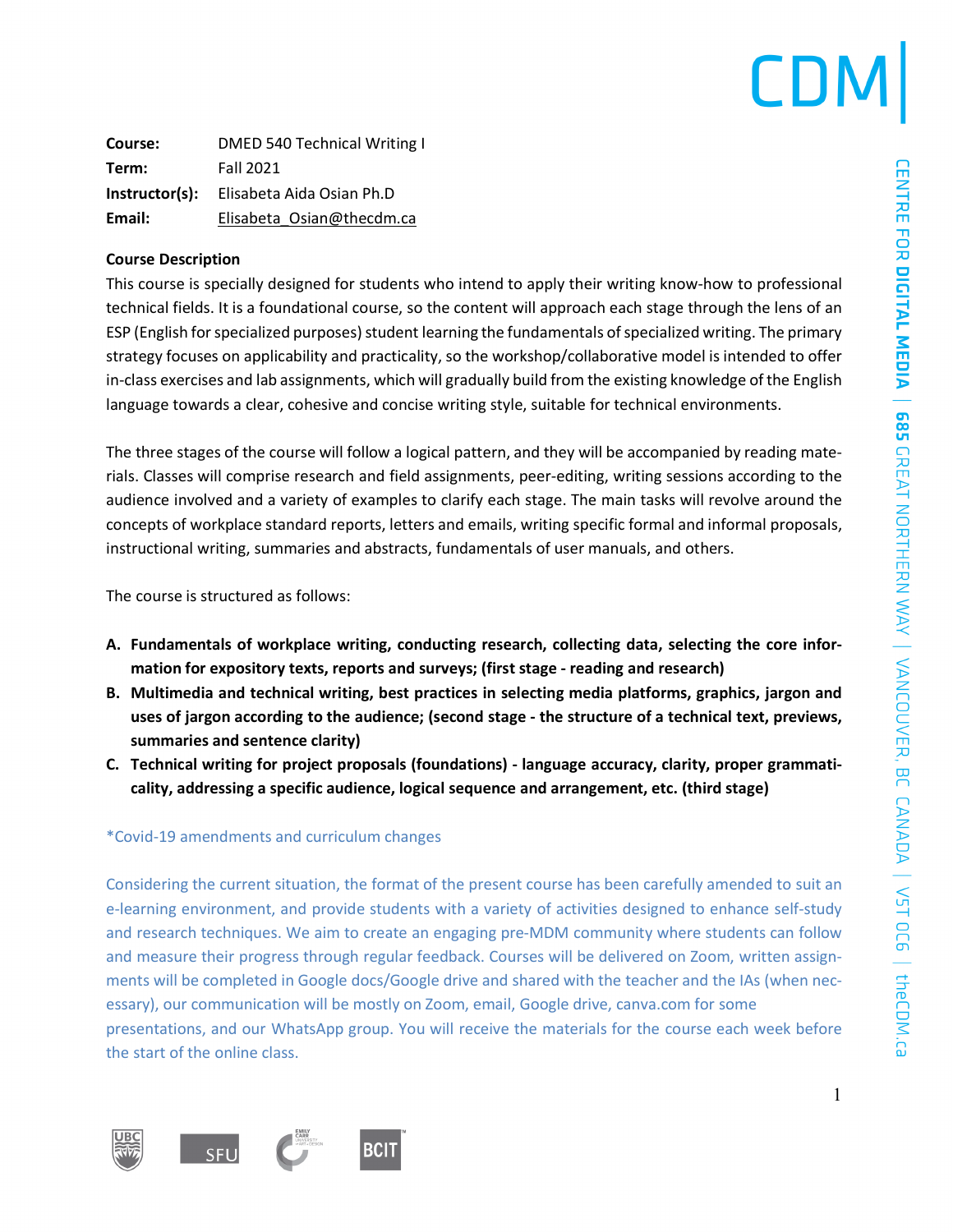# **Course Objectives**

Throughout the course, you will:

- Improve accuracy, clarity, cohesion and pace through technical writing exercises;
- Gradually improve reading and listening comprehension of technical terms and jargon used in the industry;
- Develop strategies for conducting research, selecting documentation and analyzing texts and user manuals, project proposals;
- Have a better understanding of your abilities to instruct a particular audience, get feedback and improve according to the feedback, revise your writing using various strategies and peer-edit;
- Correctly use new lexical items related to contemporary digital media environments by applying the language in writing assignments specially devised to improve clarity and cohesion;
- Practise concise writing of instructional and expository texts individually, in pairs and in groups,

### **Students' goals**:

Note: This part will be completed in class during our first week. You will discuss your personal goals and needs related to this course in groups, and articulate five additional goals you would like to achieve throughout the semester.

- 1.
- 2.
- 3.
- 4.
- 5.

# **Course Format**

The course will run for 13 weeks with 2.15-hour weekly synchronous\* modules. *This is not a lecture-based* course, it is a practical language one, therefore the materials and activities planned for class are communicative and involve active-learning. The course doesn't intend to teach hard skills and the focus is on the *operating language in the authentic materials.*

\***Synchronous e-learning means** that the instructor and the students in the course engage with the course content and each other simultaneously, but from different locations, through online platforms.

\*\***Asynchronous e-learning** includes various forms of digital and online learning. The courses are not being delivered in person, and in real-time, and the schedule is more flexible. Studentsreceive tasks and activities to complete independently, and the instructor offers feedback and error-correction (for language instruction).

# **Course pre-requisites**

A minimum of intermediate/upper-intermediate English proficiency is required to take this course. i.e. IELTS academic overall - 6.5

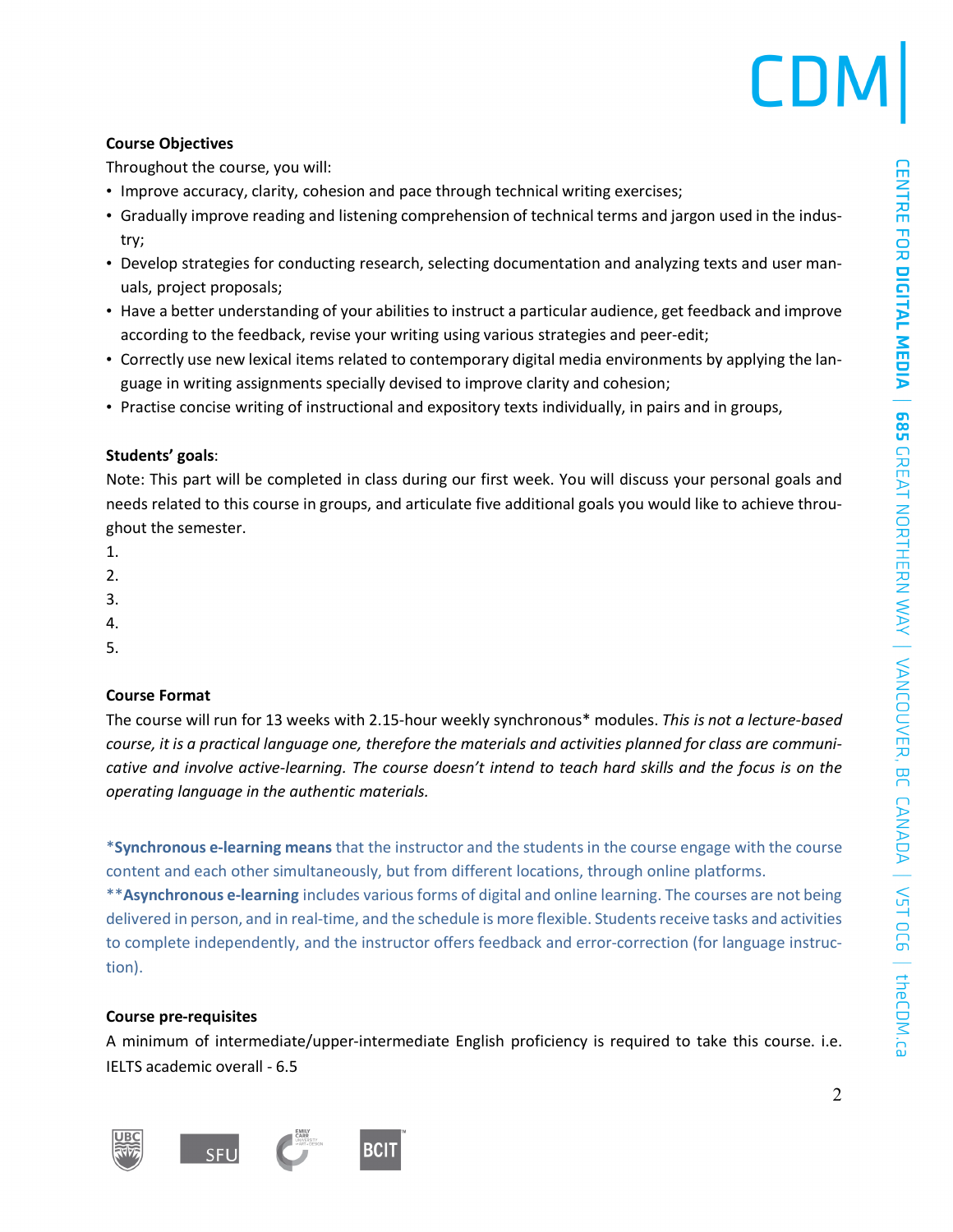

You should also have an intermediate ability to operate with Digital Media terms/concepts.

#### **Tips for a successful completion of the course**

- The motivation, participation and attendance grade (MPA 20%) should be taken seriously throughout the semester.
- Writing can be a daunting task if not handled and scheduled/structured properly, so a good outline for every task should help you immensely with an overview of the content you wish to present.
- Try to use all the digital tools recommended throughout the course, even if you have a preferred one. Testing a wide array of applications and writing tools will contribute to your development in the field.
- Collaboration is essential and learning how to ask the right questions and peer-edit will guarantee success in the course.
- As far as assignments are concerned, (graded and ungraded) they need to be handed in due time. You will have the possibility to extend **one** assignment **per semester** and extensions will only be granted for medical and emergency reasons, for which you will have to provide written proof.

#### Note!

**Each week, you will receive an assignment covering the topic discussed. You will complete graded and ungraded assignments as well as a formative (optional) and sometimes mandatory with your reflections/ideas about the topic. The formative assignments are optional, which means you don't have to** complete them, but I advise you to finish and send them in, because they are designed to re-structure **and strengthen the knowledge you have received throughout the week. All assignments are linked with the previous and future topics, contributing to a good flow in learning.**



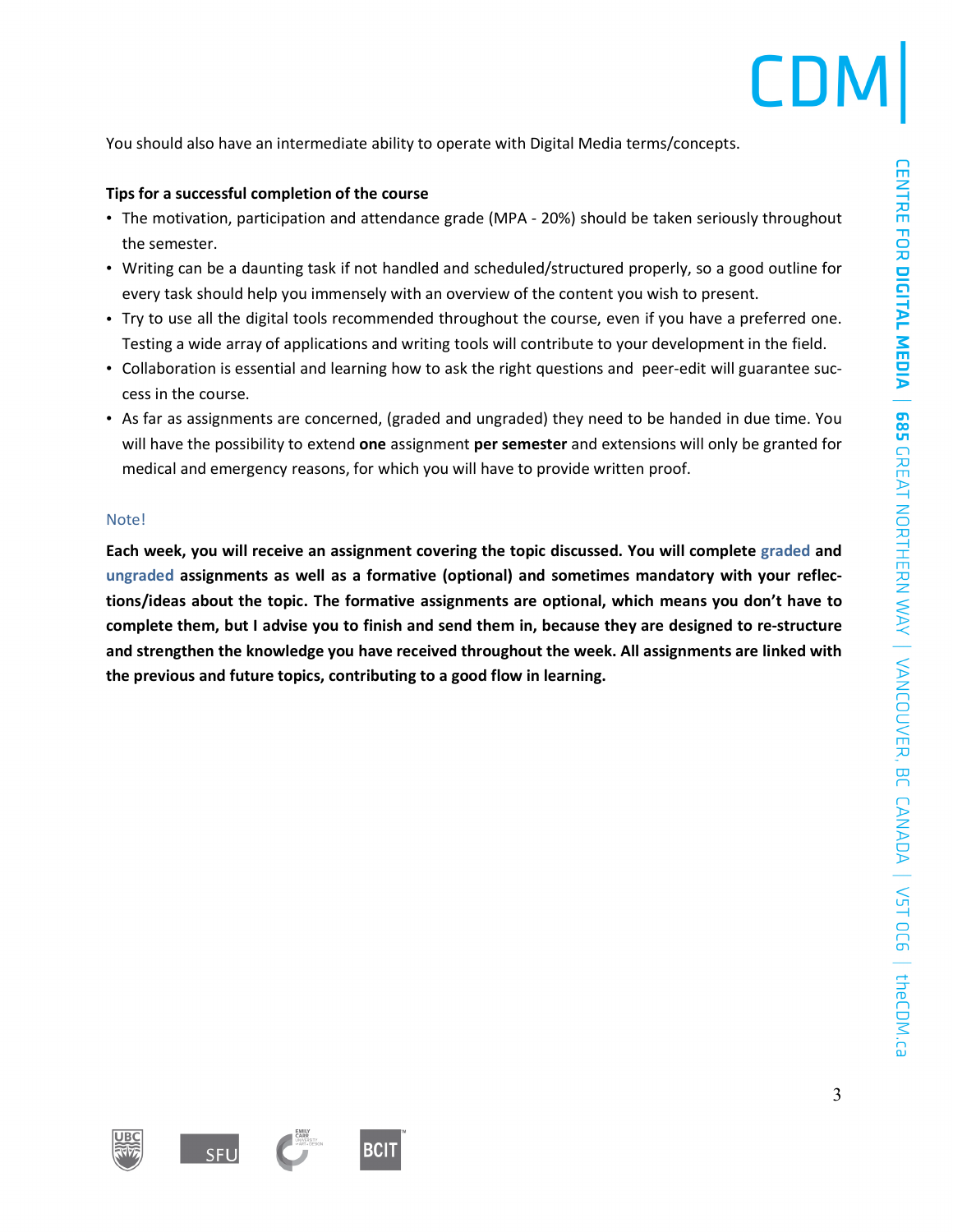| <b>Stages</b> | <b>Week</b>    | <b>Focus</b>                                                                                                                                                                                                              | <b>Assignment</b>                                                                       | <b>Due</b> |
|---------------|----------------|---------------------------------------------------------------------------------------------------------------------------------------------------------------------------------------------------------------------------|-----------------------------------------------------------------------------------------|------------|
| Stage 1       | $\mathbf{1}$   | Fundamentals of workplace writing, con-<br>ducting research, collecting data, select-<br>ing the core information for expository<br>texts, reports and surveys;<br>Introduction<br>sheets/style<br>style<br>and<br>guides | Formative<br>and<br>optional<br>Writing task                                            | Week 2     |
|               | $\overline{2}$ | Reading - style, informal and formal<br>writing at the workplace                                                                                                                                                          | Final assignment Week 12<br>explanation<br>Formative<br>and<br>optional<br>Writing task | Week 3     |
|               | 3              | Conducting research, collecting data,<br>writing short expository texts and<br>fundamentals of templates.<br>(focus on grammaticality, clarity and<br>cohesion)                                                           | Reading<br>examples<br>and<br>comments<br>Formative<br>optional                         | and Week 3 |







CENTRE FOR DICITAL MEDIA | 685 GREAT NORTHERN WAY | VANCOUVER, BC CANADA | V5T OC6 | theCDM.ca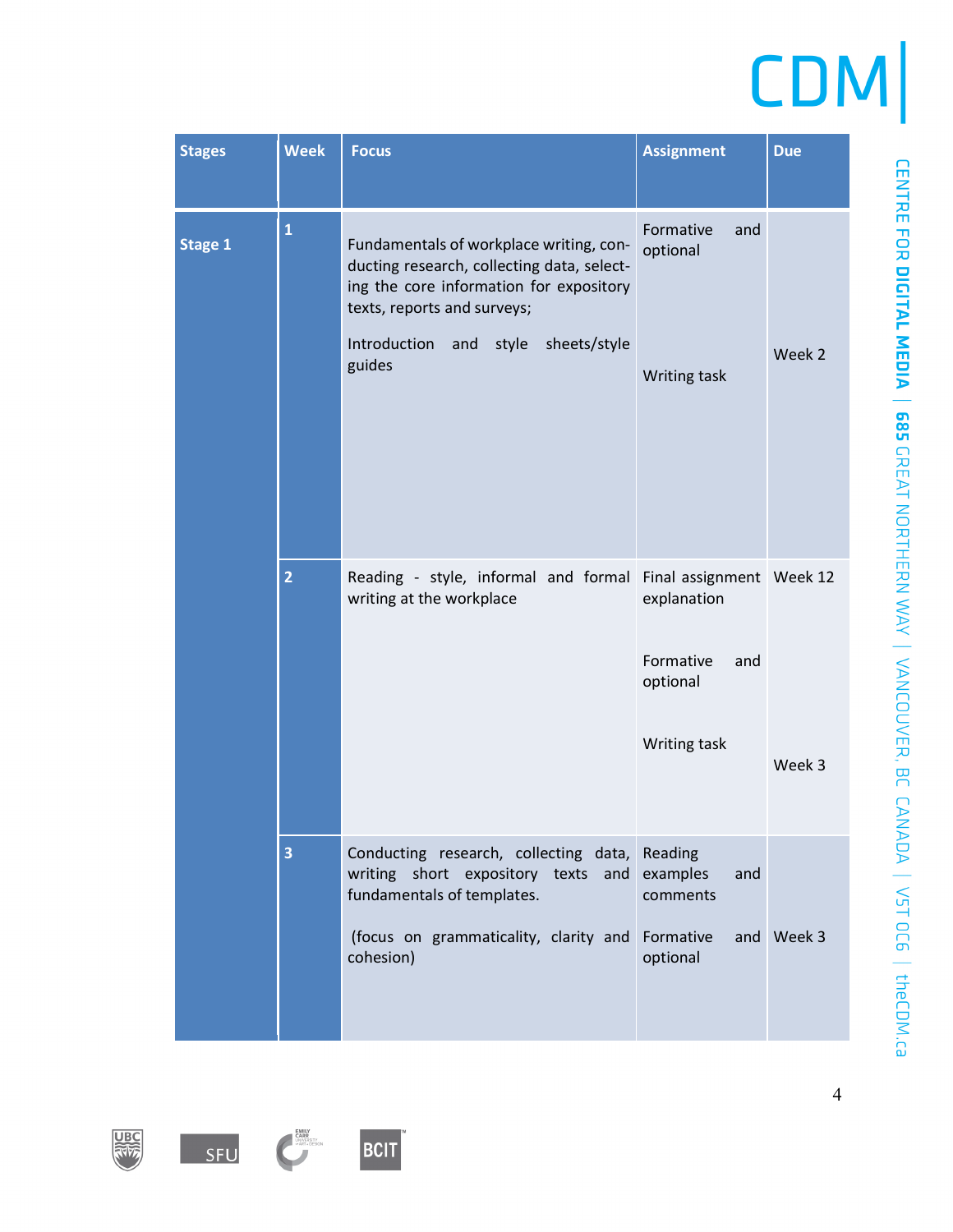| <b>Stages</b>  | <b>Week</b>     | <b>Focus</b>                                                                                                                                                                                                                                                                                                                                                                                             | <b>Assignment</b>                                     | <b>Due</b> |
|----------------|-----------------|----------------------------------------------------------------------------------------------------------------------------------------------------------------------------------------------------------------------------------------------------------------------------------------------------------------------------------------------------------------------------------------------------------|-------------------------------------------------------|------------|
|                | 4               | The grammar of technical writing                                                                                                                                                                                                                                                                                                                                                                         | Formative<br>and<br>optional<br><b>Exercise sheet</b> | Week 5     |
| <b>Stage 2</b> | 5               | Multimedia and technical writing, best<br>practices in selecting media platforms,<br>graphics, jargon and uses of jargon ac-<br>cording to the audience; (second stage -<br>the structure of a technical text, pre-<br>views, summaries and sentence clarity)<br>Introduction<br>Technical vocabulary and style<br><b>Grammar and clarity</b><br>Using publishing tools - examples and<br>best practices | Formative<br>and<br>optional<br>Writing task          | Week 6     |
|                | $6\phantom{1}6$ | Technical jargon (examples/dictionaries Formative<br>and tools)                                                                                                                                                                                                                                                                                                                                          | and<br>optional<br>Reading<br>materials               | Week 7     |

5





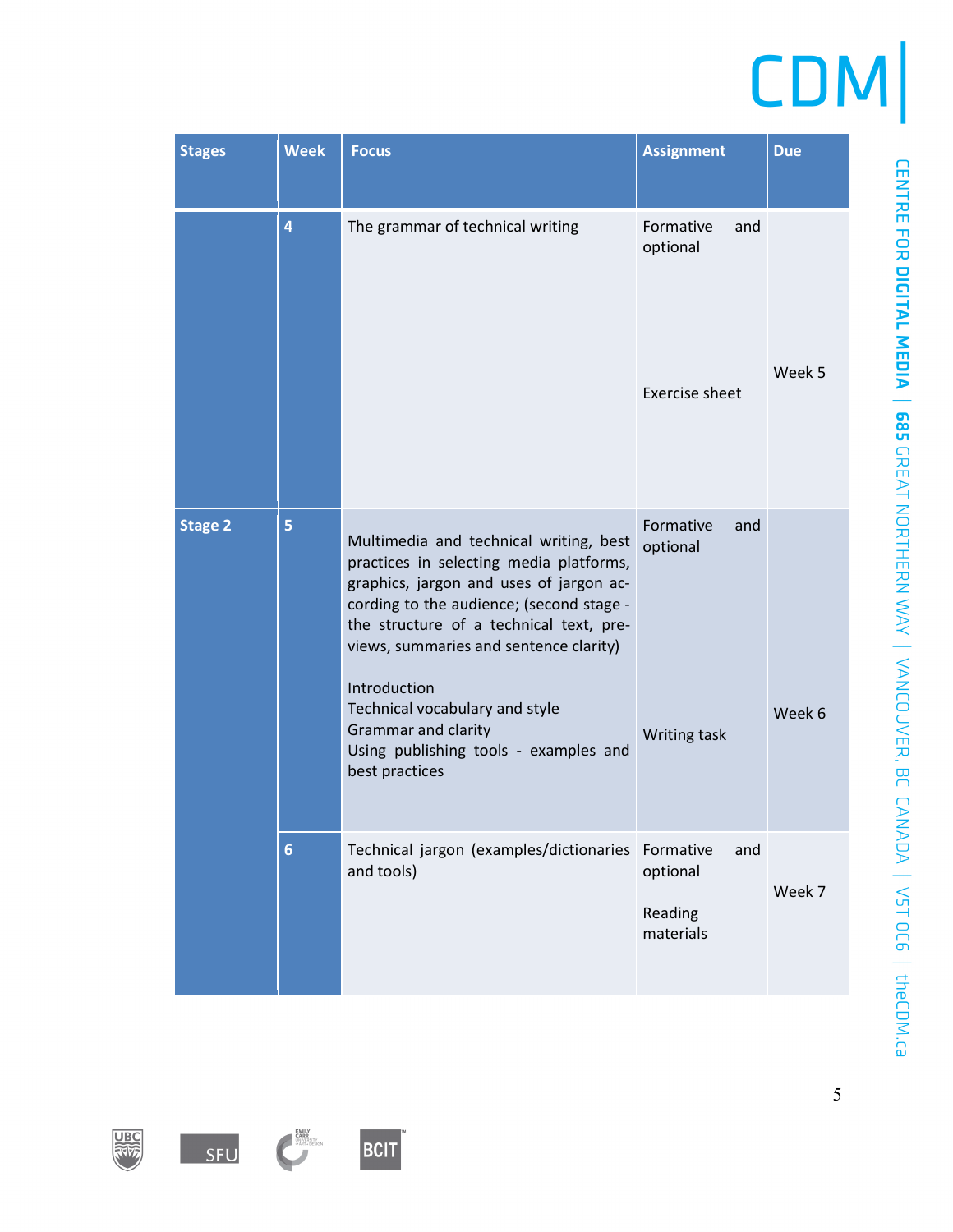| <b>Stages</b>  | <b>Week</b>    | <b>Focus</b>                                                                                                                        | <b>Assignment</b>                                                                       | <b>Due</b>                |
|----------------|----------------|-------------------------------------------------------------------------------------------------------------------------------------|-----------------------------------------------------------------------------------------|---------------------------|
|                | $\overline{7}$ | Structure of a technical text                                                                                                       | Formative<br>and<br>optional<br>Reading materi-<br>als                                  | Week 8                    |
|                | 8              | Focus week - overview of the writing<br>methods                                                                                     | Formative<br>and<br>optional<br>Writing task                                            | Week 9                    |
|                | 9              | In-class presentations of the writing<br>assignments, (types of feedback)                                                           | Formative<br>and<br>optional<br>Writing task                                            | Week 10                   |
| <b>Stage 3</b> | 10             | Technical writing for project proposals<br>Examples of proposals (scanning and<br>skimming user documentation)<br>Reading materials | Formative<br>and<br>optional<br>Quiz<br>Last<br>stage<br>as-<br>signment<br>guidelines) | Week 10<br>(final Week 12 |

EMILY<br>CHARR<br>ORE CARE OBSITY

SFU

BCIT

**UBC**<br>RFF

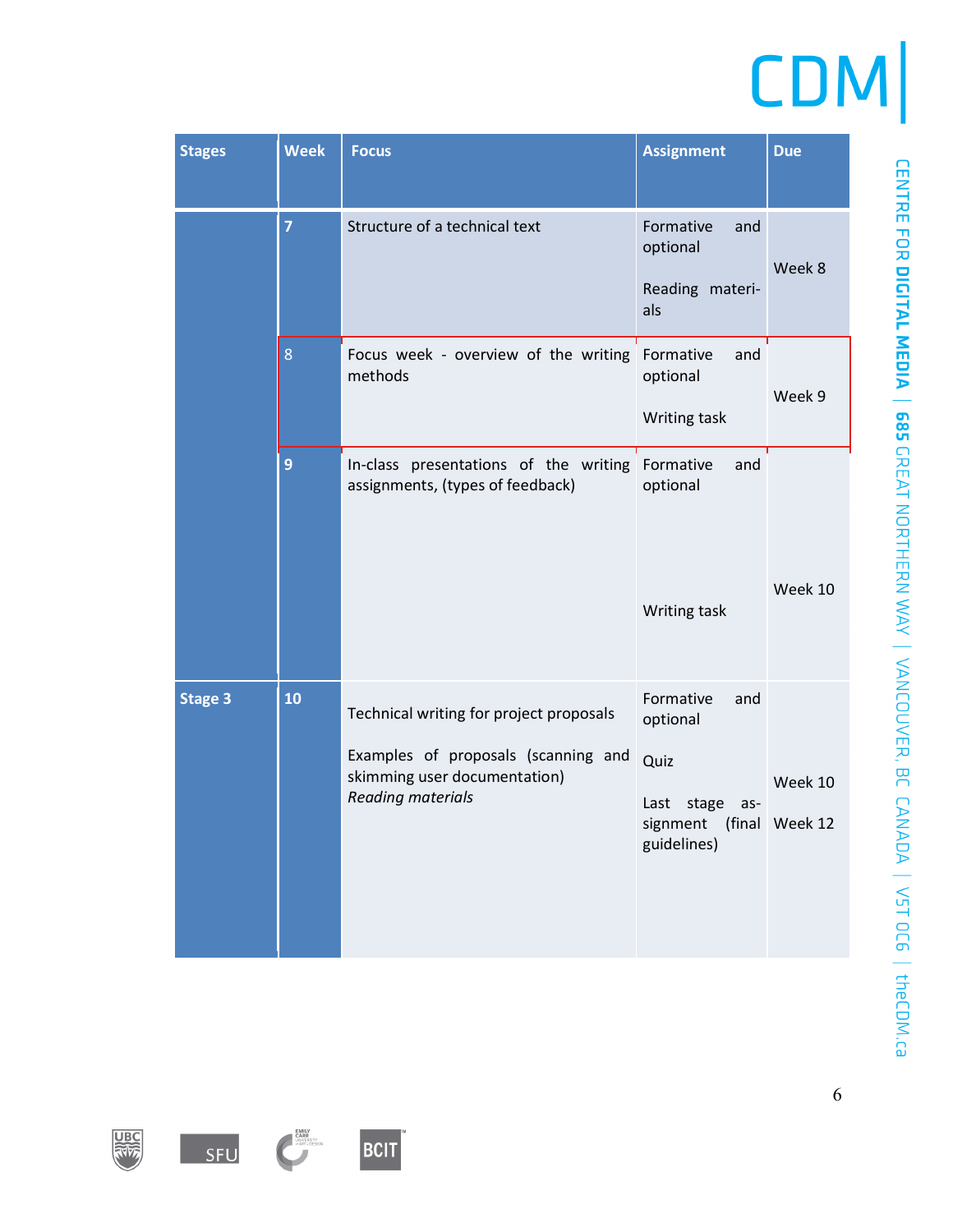| <b>Stages</b> | <b>Week</b> | <b>Focus</b>                                                                         | <b>Assignment</b>                                                 | <b>Due</b> |
|---------------|-------------|--------------------------------------------------------------------------------------|-------------------------------------------------------------------|------------|
|               | 11          | The logical sequence project proposal                                                | Formative<br>and<br>optional<br>User<br>manual<br>outline (steps) | Week 12    |
|               | 12          | Steps for writing-editing-revising-peer-<br>revising<br>Delivering final assignments | Formative<br>and<br>optional                                      |            |
|               | 13          | Conclusion. Final grades                                                             | N/A                                                               | Week 13    |

#### **Evaluation**

You will be evaluated according to your research ability, collaborative work and final stage assignment, and quizzes. Writing clearly and accurately and using proper style vocabulary for a specialized industry is of utmost importance for your professional life and for your future MDM program. The following methods will offer you a balanced assessment at the end of the term:

# **Motivation, participation and attendance (MPA) 20%**

Throughout the semester, you will be graded according to your willingness to participate in discussions, peer-reviews, self-correction and attitude towards your instructor and peers. You should limit your device time to in-class activity requirements (during synchronous sessions) and be present and active at all times (both synchronous and asynchronous activities).

# **Quiz (Q-1) 30%**

You will complete one **quiz per semester** related to technical writing strategies and best practices. It will be based on the mandatory readings and/or listening activities and will be administered in the last weeks of the term. **No extensions will be granted for this task**. **Quizzes are mandatory and to be completed synchronously, on Zoom.**



CENTRE FOR DIGINAL MEDIA | VST 0C6 | theCDDVER, BC CANAD VANCOUVER, BC CANADA | VST 0C6 | theCDDI.ca